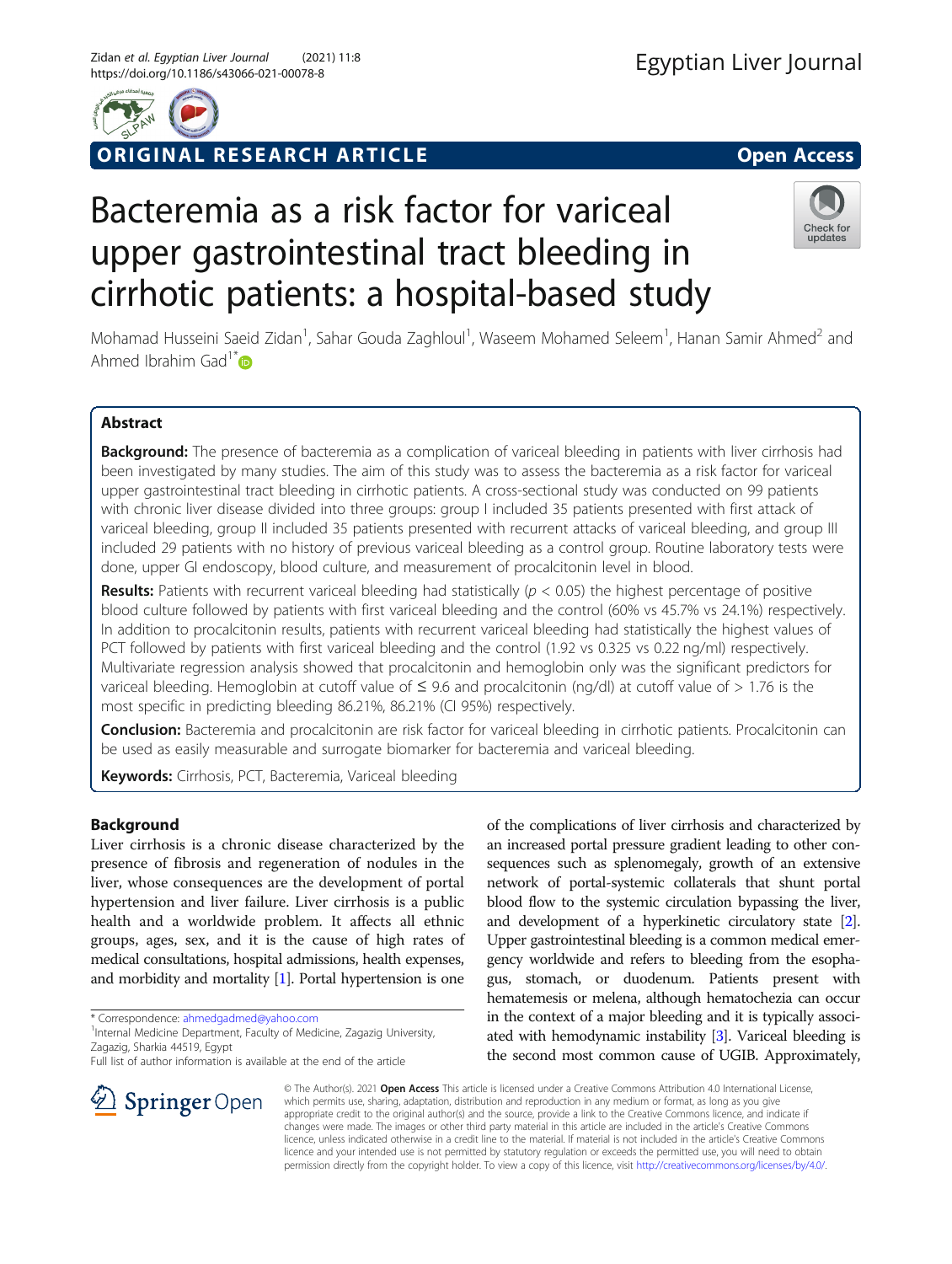<span id="page-1-0"></span>half the patients with cirrhosis have gastroesophageal varices as a consequence of portal hypertension. The severity of the underlying cirrhosis is directly related to the probability that the patient will have varices and signs of portal hypertension [\[4\]](#page-6-0).

Bacterial infections in cirrhotic patients with UGIB are very common. Sepsis is the leading cause of hospitalization and death in intensive care units. Infections directly cause 30-50% deaths in patients with cirrhosis. The common bacterial infections in patients with cirrhosis include SBP, UTI, pneumonia, bacteremia, and soft-tissue infections [[5](#page-6-0)]. Bacteremia is the presence of bacteria in the blood. The blood is normally a sterile environment, so the detection of bacteria in the blood is always abnormal [[6](#page-6-0)]. Procalcitonin is an ideal marker for bacterial infection should allow an early diagnosis. Inform about the course and prognosis of the disease and facilitate therapeutic intervention. In comparison to other commonly used markers such as C-reactive protein, PCT has a superior diagnostic accuracy in distinguishing bacterial infection from non-infective causes of inflammation and from viral infections [[7\]](#page-6-0).

**Table 1** Demographic and baseline characteristics of the study groups ( $n = 99$ )

|                                                                       | Group (I)          |                                                       |                         | Group (II)                                      |                           | Group (III)             | <b>Test</b>      | p        |
|-----------------------------------------------------------------------|--------------------|-------------------------------------------------------|-------------------------|-------------------------------------------------|---------------------------|-------------------------|------------------|----------|
|                                                                       |                    | Patient with first attack<br>of bleeding $(n = 35)$   |                         | Patient with recurrent<br>bleeding ( $n = 35$ ) | $(n = 29)$                | <b>Control patients</b> |                  |          |
|                                                                       | No.                | %                                                     | No.                     | %                                               | No.                       | %                       |                  |          |
| Age (years)                                                           |                    |                                                       |                         |                                                 |                           |                         |                  |          |
| $Mean \pm SD$                                                         | $54 \pm 9.6$       |                                                       | $53.7 \pm 10.11$        |                                                 | $53.7 \pm 9$              |                         | F, 0.008         | 0.99     |
| Sex                                                                   |                    |                                                       |                         |                                                 |                           |                         |                  |          |
| Male                                                                  | 23                 | 65.7%                                                 | 19                      | 54.3%                                           | 17                        | 58.6%                   | $\chi^2$ , 0.965 | 0.78     |
| Female                                                                | 12                 | 34.3%                                                 | 16                      | 45.7%                                           | 12                        | 41.4%                   |                  |          |
| HE                                                                    |                    |                                                       |                         |                                                 |                           |                         |                  |          |
| <b>No</b>                                                             | 29                 | 82.9%                                                 | 25                      | 71.4%                                           | 25                        | 86.2%                   | $x^2$ , 5.25     | 0.26     |
| Grade I                                                               | 3                  | 8.6%                                                  | $\overline{2}$          | 5.7%                                            | $\circ$                   | 0%                      |                  |          |
| Grade II                                                              | 3                  | 8.6                                                   | 8                       | 22.9%                                           | $\overline{4}$            | 13.8%                   |                  |          |
| <b>Ascites</b>                                                        |                    |                                                       |                         |                                                 |                           |                         |                  |          |
| No                                                                    | 10                 | 28.6%                                                 | $\overline{4}$          | 11.4%                                           | 14                        | 48.3%                   | $x^2$ , 17.13    | 0.0088   |
| Minimal                                                               | $\overline{4}$     | 11.4%                                                 | 3                       | 8.6%                                            | $\circ$                   | 0%                      |                  |          |
| Moderate                                                              | 9                  | 25.7%                                                 | 15                      | 42.9%                                           | 12                        | 41.4%                   |                  |          |
| Severe                                                                | 12                 | 34.3 5                                                | 13                      | 37.1%                                           | 3                         | 10.3%                   |                  |          |
| Virology                                                              |                    |                                                       |                         |                                                 |                           |                         |                  |          |
| Negative                                                              | 3                  | 8.6%                                                  | 3                       | 8.6%                                            | $\overline{4}$            | 13.8%                   | $x^2$ , 3.85     | 0.42     |
| <b>HBV</b>                                                            | $\overline{2}$     | 5.7%                                                  | $\overline{7}$          | 20%                                             | $\overline{4}$            | 13.8%                   |                  |          |
| <b>HCV</b>                                                            | 30                 | 85.7%                                                 | 25                      | 71.4%                                           | 21                        | 72.4%                   |                  |          |
|                                                                       | Group (I)          | Patient with first attack<br>of bleeding ( $n = 35$ ) | Group (II)              | Patient with recurrent<br>bleeding ( $n = 35$ ) | Group (III)<br>$(n = 29)$ | <b>Control patients</b> | <b>Test</b>      | p        |
| WBC $(x10^3/mm^3)$ , median (range)                                   | $9.8$ (3.3 - 12.8) |                                                       | $9.0$ (1.7 - 14.5)      |                                                 | $9.6(4.3-12)$             |                         | KW, 0.607        | 0.715    |
| <b>Hemoglobin (g/dl)</b> , mean $\pm$ SD                              | $8.54 \pm 1.96$    |                                                       | $8.35 \pm 1.58$         |                                                 | $10.56 \pm 1.11$          |                         | F, 17.7          | < 0.001  |
| Platelet ( $\times$ 10 <sup>3</sup> /mm <sup>3</sup> ), mean $\pm$ SD | $110.11 \pm 39.9$  |                                                       | $86.17 \pm 31.55$       |                                                 | $115.2 \pm 23.6$          |                         | F, 7.4           | 0.001    |
| INR, median (range)                                                   | 1.39(1.02-2.45)    |                                                       | 1.65 (1.09-2.65)        |                                                 |                           | 1.22 (1.04-2.17)        | KW, 17.8         | < 0.0001 |
| Creatinine (mg/dl), median (range)                                    | $0.99(0.45-1.6)$   |                                                       | $0.98(0.25-2.5)$        |                                                 |                           | $0.77(0.46-4.3)$        | <b>KW, 2.79</b>  | 0.247    |
| <b>Urea (mg/dl)</b> , median (range)                                  | 24 (11-66)         |                                                       | 27 (14-82)              |                                                 | 25 (13-32.2)              |                         | KW, 0.64         | 0.64     |
| <b>Albumin (g/dL),</b> mean $\pm$ SD                                  | $2.8 \pm 0.44$     |                                                       | $2.66 \pm 0.61$         |                                                 | $2.98 \pm 0.46$           |                         | F, 2.91          | 0.05     |
| Total bilirubin (mg/dl), median (range)                               | $1.26(0.3-4.4)$    |                                                       | 1.44 (0.59-35.3)        |                                                 | $1.19(0.51-30.9)$         |                         | KW, 1.22         | 0.5      |
| Direct bilirubin (mg/dl), median (range)                              | $0.77(0.11-2.99)$  |                                                       | $0.78$ $(0.12 - 30.57)$ |                                                 |                           | $0.84$ (0.16-20.8)      | KW, 0.17         | 0.9      |
| Spleen diameter (cm), median (range)                                  | $12(9-16)$         |                                                       | 13.5 (10-16)            |                                                 | $10.5(10-11)$             |                         | <b>KW</b> , 9.86 | < 0.001  |
| PV diameter (mm), $mean \pm SD$                                       | $13.76 \pm 0.5$    |                                                       | $13.78 \pm 0.47$        |                                                 | $13.74 \pm 0.47$          |                         | F, 0.066         | 0.93     |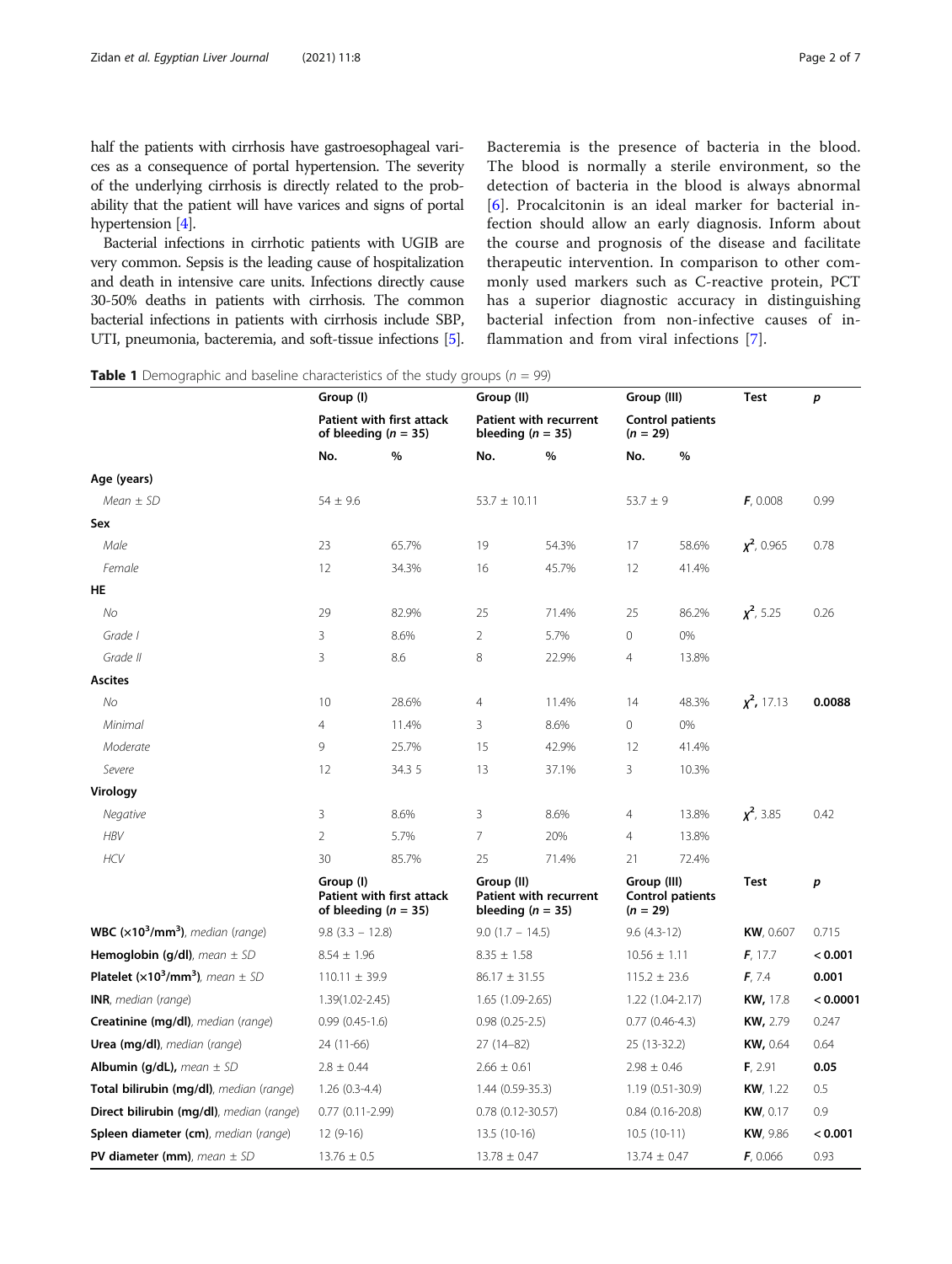<span id="page-2-0"></span>PCT increase is observed within 2-3 h. Levels then rise rapidly, reaching a plateau after 6-12 h. PCT concentrations remain high for 48 h, falling to their baseline value within the following 2 days. The half-life is about 20 to 24 h [[8\]](#page-6-0).

Previous clinical studies investigated the association of bacteremia and liver cirrhosis and its complications such as GI bleeding  $[9-13]$  $[9-13]$  $[9-13]$  $[9-13]$ . The aim of this study was to assess the bacteremia as a risk factor for variceal upper gastrointestinal tract bleeding in cirrhotic patients.

# Methods

### Study design

A hospital-based cross-sectional study was carried out in the gastroenterology and hepatology unit of Internal Medicine Department at the Faculty of Medicine, Zagazig University Hospitals. The Zagazig University institutional review board approved the study (ZU-IRB#5470-7-7- 2019). Our study included 99 patients with chronic liver disease divided into three groups: the first group included 35 patients presented with the first attack of variceal bleeding, the second group included 35 patients presented with recurrent attacks of variceal bleeding and the third group included 29 patients with no history of previous variceal bleeding as a diseased control group. Written informed consent was obtained from all individual participants included in the study.

# Patients selection and data collection

To be eligible for this study, the patient had to fulfill the following inclusion criteria: (1) patient aged 18 to 60 years old, (2) patient of both sexes with chronic liver disease with endoscopic evidence of upper GIT varices.

We excluded patient who had causes of bacterial infections (e.g., spontaneous bacterial peritonitis, chest infections, and urinary tract infections), patients who had received antibiotics within 1 week before admission, patients who had non-variceal causes of GIT bleeding including peptic ulcer disease, Mallory-Weiss tear, erosive gastritis or gastric cancer, and patients who had non-bacterial causes that may elevate PCT (false positive) including diseases (ESRD and vasculitis), drugs (IL-2, granulocyte transfusion), and stress as severe trauma and surgery. Eligible patients were subjected to history taking, full physical examination, and investigations to fulfill inclusion and exclusion criteria.

#### Laboratory determinations and clinical assessments

The following data were collected for each patient eligible for the study: age, gender, body mass index (BMI), residency, smoking status, hemoglobin A1C (HbA1C), fasting blood glucose (FBG), complete blood count (CBC), international normalized ratio (INR), total bilirubin, direct bilirubin, aspartate transferase (AST), alanine transferase (ALT), albumin, total plasma protein, alkaline phosphatase, creatinine, blood urea nitrogen (BUN), ESR, CRP, urine analysis, and ascitic fluid sample analysis (chemical, cellular and bacteriological). In addition, blood culture and serum procalcitonin measurement were done.

Abdominal ultrasonography (US) with Doppler for assessment of liver status, portal flow, portal vein and bipolar splenic size diameters, and upper GIT endoscopy (PENTAX EC-3890LK®) were performed by an experienced physician who was blinded to the clinical data of the patients.

#### Assessment procedures

Serum procalcitonin was measured by Cobas Integra e411 (Roche, Germany) at the clinical pathology department, Zagazig University Hospitals. The assay range:

|                                               | Group (I)<br>Patient with first attack<br>of bleeding ( $n = 35$ ) |       | Group (II)                                             |       | Group (III)                           |                   | Test              | Ρ     |
|-----------------------------------------------|--------------------------------------------------------------------|-------|--------------------------------------------------------|-------|---------------------------------------|-------------------|-------------------|-------|
|                                               |                                                                    |       | <b>Patient with recurrent</b><br>bleeding ( $n = 35$ ) |       | <b>Control patients</b><br>$(n = 29)$ |                   |                   |       |
|                                               | No.                                                                | $\%$  | No.                                                    | %     | No.                                   | $\%$              |                   |       |
| <b>Blood culture</b>                          |                                                                    |       |                                                        |       |                                       |                   |                   |       |
| Positive                                      | 16                                                                 | 45.7% | 21                                                     | 60%   | 7                                     | 24.1%             | $\chi^2$ , 8.53   | 0.001 |
| E.coli                                        | 10                                                                 | 28.6% | 14                                                     | 40%   | 4                                     | 13.8%             |                   |       |
| Staph.                                        | $\overline{4}$                                                     | 11.4% | 5                                                      | 14.3% | $\overline{2}$                        | 6.9%              |                   |       |
| Klebseilla                                    | $\overline{2}$                                                     | 5.7%  | $\overline{2}$                                         | 5.7%  |                                       | 3.4%              |                   |       |
| Negative                                      | 19                                                                 | 54.3% | 14                                                     | 40%   | 22                                    | 75.9%             |                   |       |
| Procalcitonin (ng/ml)                         |                                                                    |       |                                                        |       |                                       |                   |                   |       |
| Positive                                      | 15                                                                 | 42.9% | 21                                                     | 60%   | 6                                     | 20.7%             | $\chi^2$ , 10.0   | 0.006 |
| Negative                                      | 20                                                                 | 57.1% | 14                                                     | 40%   | 23                                    | 79.3%             |                   |       |
| <b>Procalcitonin (ng/ml)</b> , median (range) | $0.325(0.12-2.8)$                                                  |       | 1.92 (0.10-2.96)                                       |       |                                       | $0.22(0.11-2.19)$ | <b>KW</b> , 7.422 | 0.024 |

**Table 2** Comparison between studied groups regarding bacteremia and procalcitonin results ( $n = 99$ )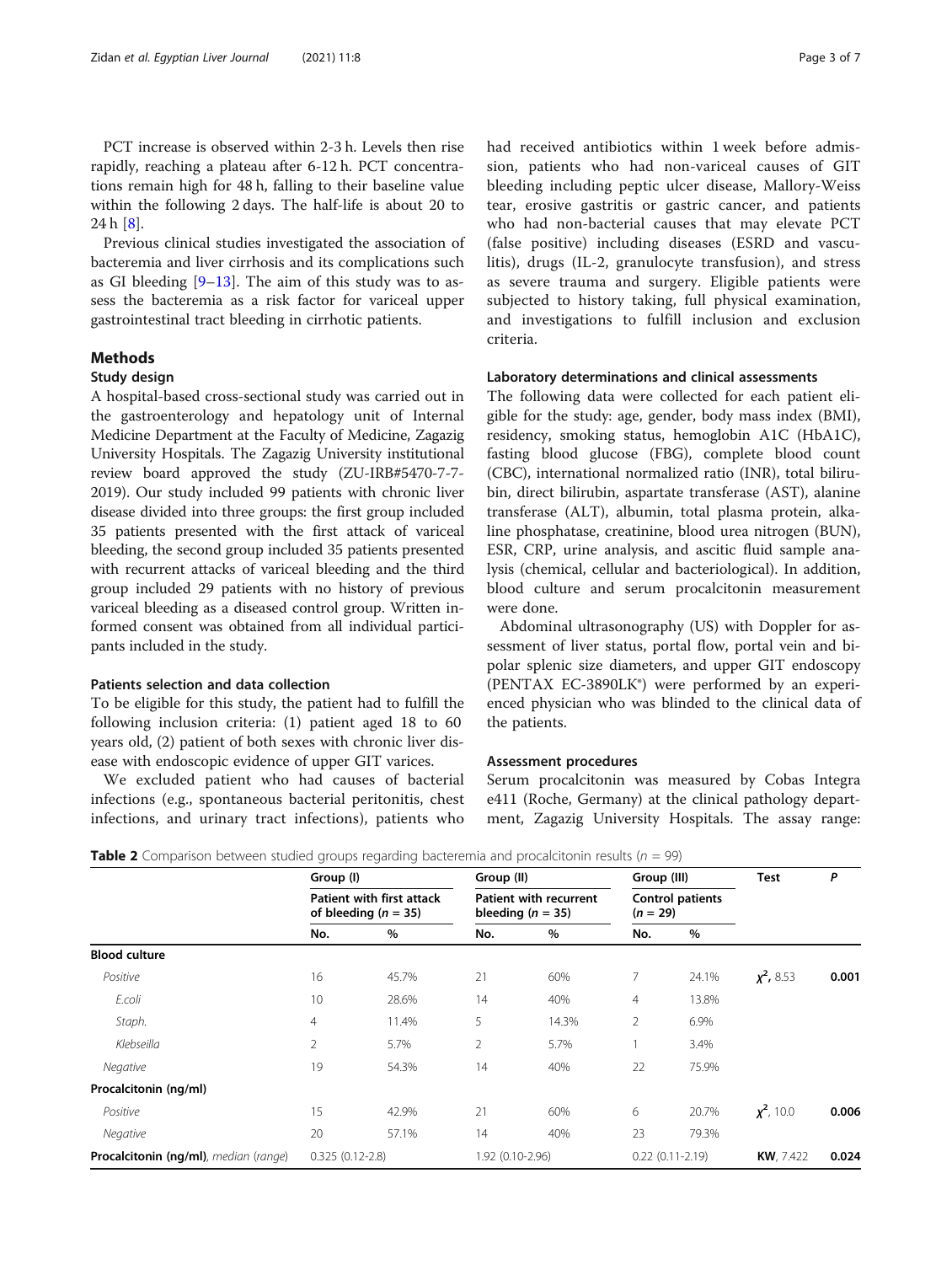<span id="page-3-0"></span>

values < 0.5 ng/mL represent a low risk of severe sepsis and/or septic shock, and values > 2.0 ng/mL represent a high risk of severe sepsis and/or septic shock. Blood culture was done by using the BacT/ALERT Microbial Detection System. Then, subculture and antibiotic sensitivity by traditional methods. All other laboratory tests, including liver and renal function tests, and coagulation tests, underwent using the routine laboratory testing methods.

# Statistical analysis

All statistical analysis was performed using the statistical software program, SPSS, for Windows version 25.0 (SPSS; Chicago, IL, USA). Categorical variables were presented in frequency and percentage, while numerical variables were presented with mean ± standard deviation (SD). Comparative analysis and inferential statistics were performed using parametric independent  $t$  test or Mann-Whitney  $U$  test was used for comparison according to the Gaussian distribution of the variables. For categorical variables, the chi-square test (or Fisher's exact test if appropriate) was used. For all statistical tests,  $p$  value  $\leq$  0.05 was considered statistically significant. Multivariate logistic regression analyses

were used to determine the predictor variables for the variceal bleeding.

# Results

A 99 CLD patients participated in the present study, of whom 35 patients presented with the first attack of variceal bleeding, 35 patients presented with recurrent attacks of variceal bleeding, whereas 29 patients with no history of previous variceal bleeding served as the control group. The demographic and baseline characteristics of the subjects based on the groups are presented in Table [1.](#page-1-0) The three groups were comparable in all demographics, baseline characteristics, and laboratory data. There was a statistically significant difference between studied groups regarding ascites, hemoglobin concentration, platelets, INR, albumin, and spleen diameter,  $p <$ 0.05.

Regarding blood culture and procalcitonin results, there was a statistically significant difference between the studied groups. Escherichia coli was the most common organism in blood culture-positive patients in the three groups, followed by Staphylococcus auerus, and the least prevalent organism was Klebsiella as were presented in Table [2](#page-2-0). Patients with recurrent variceal bleeding had statistically ( $p < 0.05$ ) the highest percentage of

**Table 3** Procalcitonin in different blood culture results in the studied groups ( $n = 99$ )

|                                       | <b>Blood culture</b> |                    | <b>Test</b>       | D                  |                 |          |
|---------------------------------------|----------------------|--------------------|-------------------|--------------------|-----------------|----------|
|                                       | No growth $(n = 55)$ |                    | Growth $(n = 44)$ |                    |                 |          |
|                                       | N                    | $\%$               | N                 | $\%$               |                 |          |
| Procalcitonin                         |                      |                    |                   |                    |                 |          |
| Negative                              | 48                   | 84.2%              | 9                 | 15.8%              | $x^2$ , 44.22   | < 0.0001 |
| Positive                              |                      | 16.7%              | 35                | 83.3%              |                 |          |
| Procalcitonin (mg/dL), median (range) |                      | $0.22(0.1 - 2.45)$ |                   | $2.1(0.12 - 2.96)$ | <b>MW.</b> 5.99 | < 0.0001 |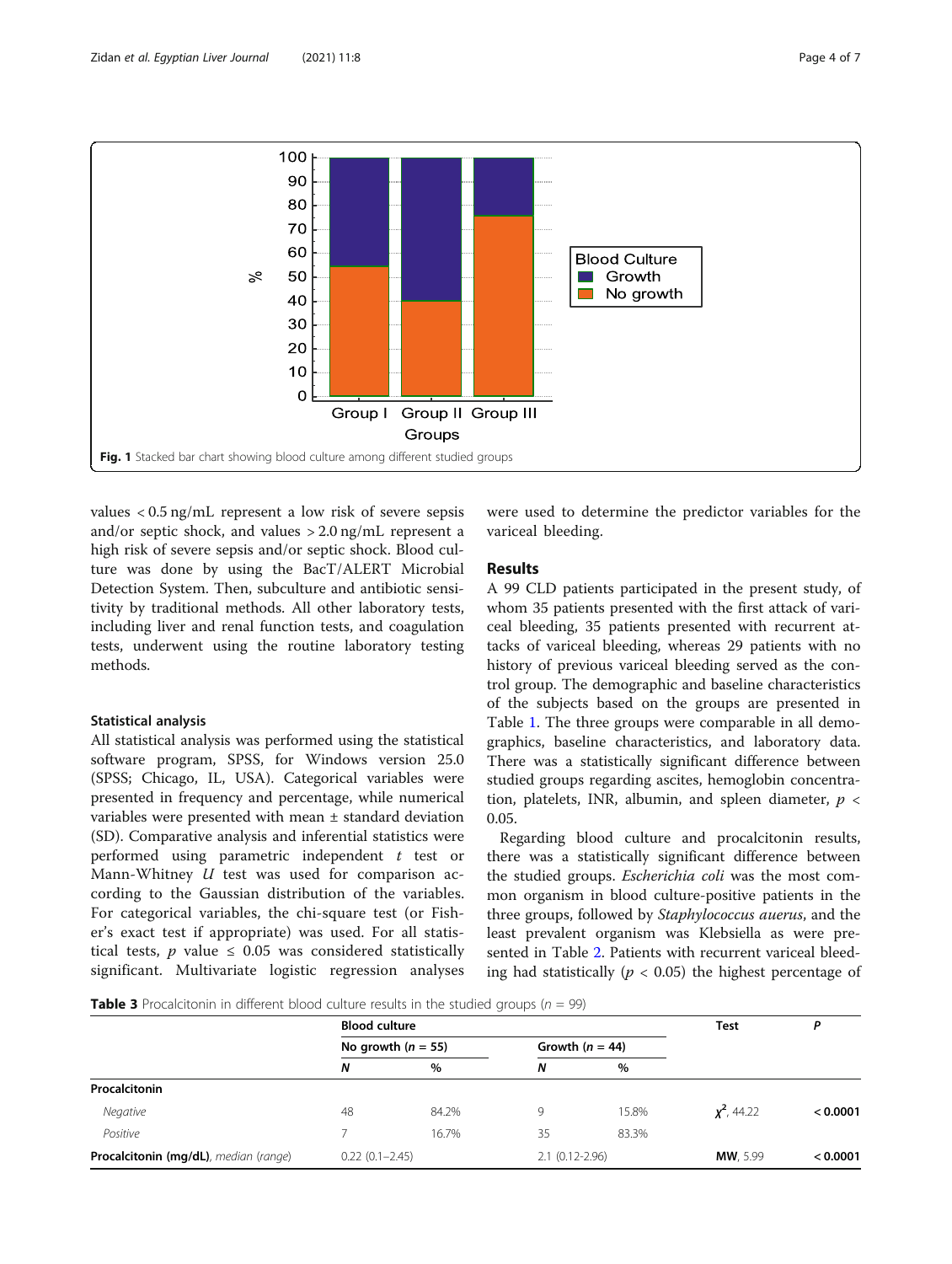Table 4 Univariate and multivariate logistic regression analysis to determine predictors of bleeding in studied population ( $n =$ 99)

| <b>Variables</b>        | Coefficients $\beta$ | Std. error | <b>OR</b> | Ρ        |
|-------------------------|----------------------|------------|-----------|----------|
| <b>Ascites</b>          | 0.535                | 0.196      | 1.70      | 0.0066   |
| Albumin (g/dL)          | $-1.006$             | 0.491      | 0.365     | 0.040    |
| <b>Blood culture</b>    | 1.259                | 0.495      | 3.52      | 0.0110   |
| Procalcitonin (ng/ml)   | 0.772                | 0.271      | 2.16      | 0.0045   |
| <b>CTP</b>              | 0.864                | 0.291      | 2.372     | 0.003    |
| <b>INR</b>              | 2.911                | 0.881      | 18.384    | 0.001    |
| Hemoglobin (g/dl)       | $-0.887$             | 0.194      | 0.411     | < 0.0001 |
| Platelet $(x10^3/mm^3)$ | $-0.014$             | 0.006      | 0.985     | 0.030    |
| Procalcitonin (ng/ml)   | 0.96                 | 0.35       | 2.61      | 0.006    |
| Hemoglobin (g/dl)       | $-0.91$              | 0.21       | 0.40      | < 0.0001 |
| Constant                | 8.51                 |            |           |          |

positive blood culture followed by patients with first variceal bleeding and the control (60% vs 45.7% vs 24.1%) respectively, as presented in Fig. [1](#page-3-0).

In regarding procalcitonin results, patients with recurrent variceal bleeding had statistically the highest values of PCT followed by patients with first variceal bleeding and the control (1.92 vs 0.325 vs 0.22 ng/ml) respectively.

Statistically, patients with positive blood culture had a higher value of PCT while patients with negative blood culture had a low value of PCT (2.1 vs 0.22 ng/ml) respectively (Table [3](#page-3-0)).

In the univariate and multivariate logistic regression analysis model, high serum albumin was associated with reduced risk of bleeding (OR 0.365; 95% CI, 0.491-1.006,  $p = 0.040$ ) while the other factors are associated with increased risk of bleeding. After

adjusting the different parameters, procalcitonin, and hemoglobin only were the significant predictors for first or recurrent bleeding (OR 2.61; 95% CI, 0.35- 0.96,  $p = 0.006$  (OR 0.40; 95% CI, 0.21-0.91,  $p \leq$ 0.0001), respectively (Table 4).

The odds ratio of the first attack of bleeding among bacteremic patients is 2.65 times more than nonbacteremic patients. However, the odds ratio of recurrent gastrointestinal bleeding among bacteremic patients is 4.71 times more than non-bacteremic patients. Also, the odds ratio of the first attack of bleeding among procalcitonin positive patients is 2.87 times more than procalcitonin negative patients. However, the odds ratio of recurrent gastrointestinal bleeding among procalcitonin positive is 5.75 times more than procalcitonin negative patients (Table 5).

CTP score at cutoff value of  $> 6$  is the most sensitive in predicting bleeding followed by hemoglobin at cutoff value of ≤ 9.6. While hemoglobin at cutoff value of ≤ 9.6 and procalcitonin (ng/dl) at cutoff value of  $> 1.76$  is the most specific in predicting bleeding 86.21%, 86.21% (CI 95%) respectively (Table [6\)](#page-5-0).

Our study illustrated that there was a significant difference between groups in Child-Pugh score, Child C presents in 40% of patients with the first attack of bleeding compared with 68.6 % in patients with recurrent bleeding and 27.6% of those without bleeding as in Table [7](#page-5-0).

# **Discussion**

Bacterial infections are common in patients with cirrhosis, which include spontaneous bacterial peritonitis, urinary tract infections, pneumonia, bacteremia, and soft-tissue infections. The incidence of bacteremia is increased in cirrhotic patients, as they are not only immunocompromised but also exhibit excessive activation of pro-inflammatory

**Table 5** Assessment of bacteremia and positive procalcitonin as a risk for gastrointestinal bleeding among studied population ( $n =$ 99)

| <b>Blood culture</b> | Group (I) | Patient with first attack of bleeding ( $n = 35$ ) | Group (II) | Patient with recurrent bleeding ( $n = 35$ ) | Group (III)<br>Control patients ( $n = 29$ ) |                               |  |
|----------------------|-----------|----------------------------------------------------|------------|----------------------------------------------|----------------------------------------------|-------------------------------|--|
|                      | No.       | $\%$                                               | No.        | $\%$                                         | No.                                          | %                             |  |
| Positive             | 16        | 45.7%                                              | 21         | 60%                                          | 7                                            | 24.1%                         |  |
| Negative             | 19        | 54.3%                                              | 14         | 40%                                          | 22                                           | 75.9%                         |  |
| Odds ratio (OR)      | 2.65      |                                                    |            |                                              |                                              |                               |  |
|                      |           |                                                    | 4.71       |                                              |                                              |                               |  |
| Procalcitonin        | Group (I) | Patient with first attack of bleeding ( $n = 35$ ) | Group (II) | Patient with Recurrent bleeding ( $n = 35$ ) | Group (III)                                  | Control patients ( $n = 29$ ) |  |
|                      | No.       | $\%$                                               | No.        | $\%$                                         | No.                                          | %                             |  |
| Positive             | 15        | 42.9%                                              | 21         | 60%                                          | 6                                            | 20.7%                         |  |
| Negative             | 20        | 57.1%                                              | 14         | 40%                                          | 23                                           | 79.3%                         |  |
| Odds ratio (OR)      | 2.87      |                                                    |            |                                              |                                              |                               |  |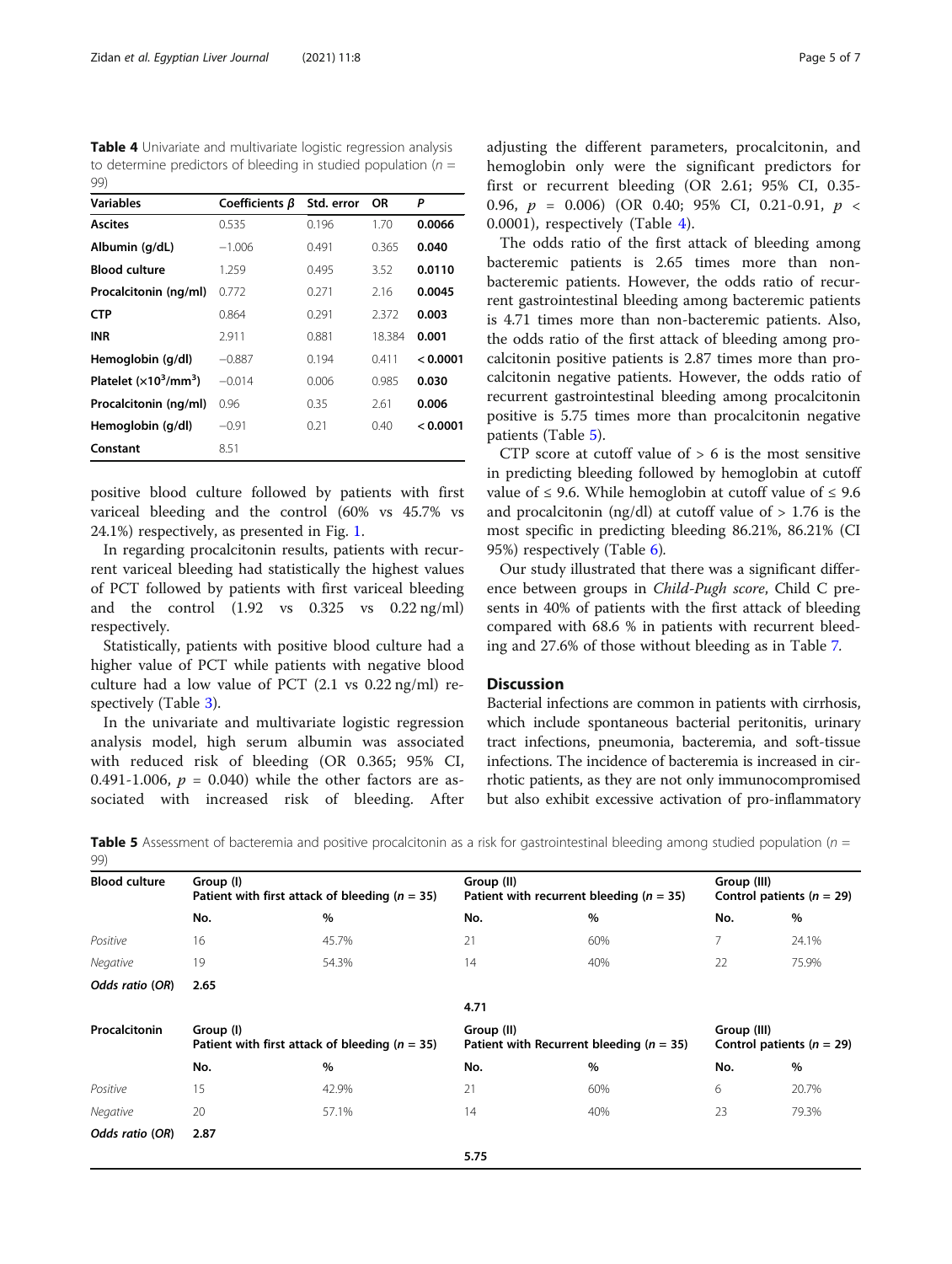<span id="page-5-0"></span>**Table 6** Specificity and sensitivity of different parameters in predicting esophageal bleeding (EVs) in our study ( $n = 99$ )

|                       | <b>Cutoff values</b> | Sens. %<br>(95% CI) | Spec. %<br>(95% CI) | Positive predictive<br>value (95% CI) | <b>Negative predictive</b><br>value (95% CI) | <b>AUC</b><br>(95% CI) | D                 |
|-----------------------|----------------------|---------------------|---------------------|---------------------------------------|----------------------------------------------|------------------------|-------------------|
| Albumin (g/dL)        | $\leq 2.86$          | 54.29%              | 75.86%              | 84.4%                                 | 40.7%                                        | 0.679                  | 0.0128            |
| Procalcitonin (ng/ml) | >1.76                | 47.14%              | 86.21%              | 88.9%                                 | 40.3%                                        | 0.668                  | 0.0024            |
| Child score           | > 6                  | 85.71%              | 41.38%              | 77.9%                                 | 54.5%                                        | 0.680                  | 0.0023            |
| <b>INR</b>            | >1.38                | 65.71%              | 82.76%              | 90.2%                                 | 50%                                          | 0.484                  | $^{\circ}$ 0.0001 |
| Hemoglobin (g/dl)     | $\leq 9.6$           | 84.29%              | 86.21%              | 93.7%                                 | 69.4%                                        | 0.895                  | $^{\circ}$ 0.0001 |

cytokines and are thus prone to infections [[5\]](#page-6-0). Procalcitonin (PCT) is used as a biomarker for the diagnosis of bacteremia, sepsis, and septic shock [[14](#page-6-0)].

On univariate analysis, hemoglobin level was a good predictor for variceal bleeding and bacteremia. Also, albumin level was a good predictor for variceal bleeding and bacteremia. So increased hemoglobin and albumin are associated with reduced risk of bleeding but positive blood cultures, ascites, etc. are associated with increased risk of bleeding.

These results are parallel with Kothari and colleagues who showed that hemoglobin level is lower in the bleeding esophageal varices group  $(8.26 \pm 2.25)$  than the nonbleeding group  $(8.93 \pm 2.37)$  [\[15](#page-6-0)]. Grothaus and his colleagues also reported similar results that patients with bleeding events after EVL had significantly lower hemoglobin levels [\[16](#page-6-0)].

Regarding platelet counts, there was a statistically significant difference between the studied groups and it was a significant predictor for variceal bleeding. This is consistent with Kothari et al. who showed that platelet count is lower in the esophageal varices bleeding group than the non-bleeding group. Cut off  $134 \times 103 \text{/mm3}$ was significant predictor of variceal bleeding (sensitivity  $= 80.33$ , specificity  $= 62.41$ , OR  $= 6.77$ ) [\[15](#page-6-0)]. Giannini et al. and Schepis et al. who reported that a platelet count of less than 100,000 can be used as a predictor of variceal bleeding, and of less than 90,000 is associated with an increased risk of having variceal bleeding by nearly 2.5-folds [[17](#page-6-0), [18](#page-6-0)].

Bacteremia increased the risk of the first attack of variceal bleeding by 2.65 times more than non-bacteremic

patients and increased the risk of recurrent bleeding 4.71 times more than non-bacteremic patients. Our results showed E. coli was the most common organism in blood culture-positive patients in the bleeding and non-bleeding groups, followed by Staph. aureus, and the least prevalent organism was Klebsiella. This is consistent with Bunchorntavakul and Chavalithamrong who showed that the major causative organisms are gram-negative bacteria, e.g., E. coli, Klebsiella spp. and Enterobacter spp., whereas gram-positive bacteria, especially Enterococci and Staphylococcus aureus, comprise about 20% and anaerobes only 3% [\[19](#page-6-0)]. In addition, Guarner et al. had reported that bacteremia presents more frequently in patients with variceal bleeding [[20\]](#page-6-0).

Our results demonstrated that median procalcitonin levels were significantly higher in both bleeding groups than the control group and its level was higher in patient with recurrent bleeding than the first attack of bleeding. Our results agree with Juutilainen et al., who showed that, with the cutoff value for PCT level set to 0.5 ng/ml, diagnostic sensitivity to bacterial infection was 65%, and specificity was 96%. Additionally, at serum PCT levels higher than 1.2 ng/ml, sensitivity reaches 100% [[21\]](#page-6-0).

In addition, these results are consistent with the findings of Neofytos and his colleagues [\[22](#page-6-0)]. Lee SH et al. reported that leukocytes, induced by inflammatory response, produce excessive amounts of pro-inflammatory cytokines, such as interleukins 1, 6, and 8 and tumor necrosis factorα which induce the production of PCT that expressed by nearly all kinds of parenchymal cells [\[23\]](#page-6-0).

**Table 7** Severity of liver disease in studied population ( $n = 99$ )

|                                   | Group (I)<br>Patient with first attack of bleeding<br>$(n = 35)$ |       | Group (II)<br>Patient with recurrent bleeding<br>$(n = 35)$ |       | Group (III)<br>Control patients ( $n = 29$ ) |       |       |
|-----------------------------------|------------------------------------------------------------------|-------|-------------------------------------------------------------|-------|----------------------------------------------|-------|-------|
|                                   |                                                                  |       |                                                             |       |                                              |       |       |
|                                   | No.                                                              | $\%$  | No.                                                         | $\%$  | No.                                          | $\%$  |       |
| <b>CTP score</b> , median (range) | $9(5-12)$                                                        |       | $10(5-14)$                                                  |       | $8(5-13)$                                    |       | 0.002 |
| <b>CTP class</b>                  |                                                                  |       |                                                             |       |                                              |       |       |
| A                                 | 8                                                                | 22.9% |                                                             | 5.7%  | 12                                           | 41.4% | 0.003 |
| B                                 | 13                                                               | 37.1% | 9                                                           | 25.7% | 9                                            | 31.0% |       |
|                                   | 14                                                               | 40%   | 24                                                          | 68.6% | 8                                            | 27.6% |       |